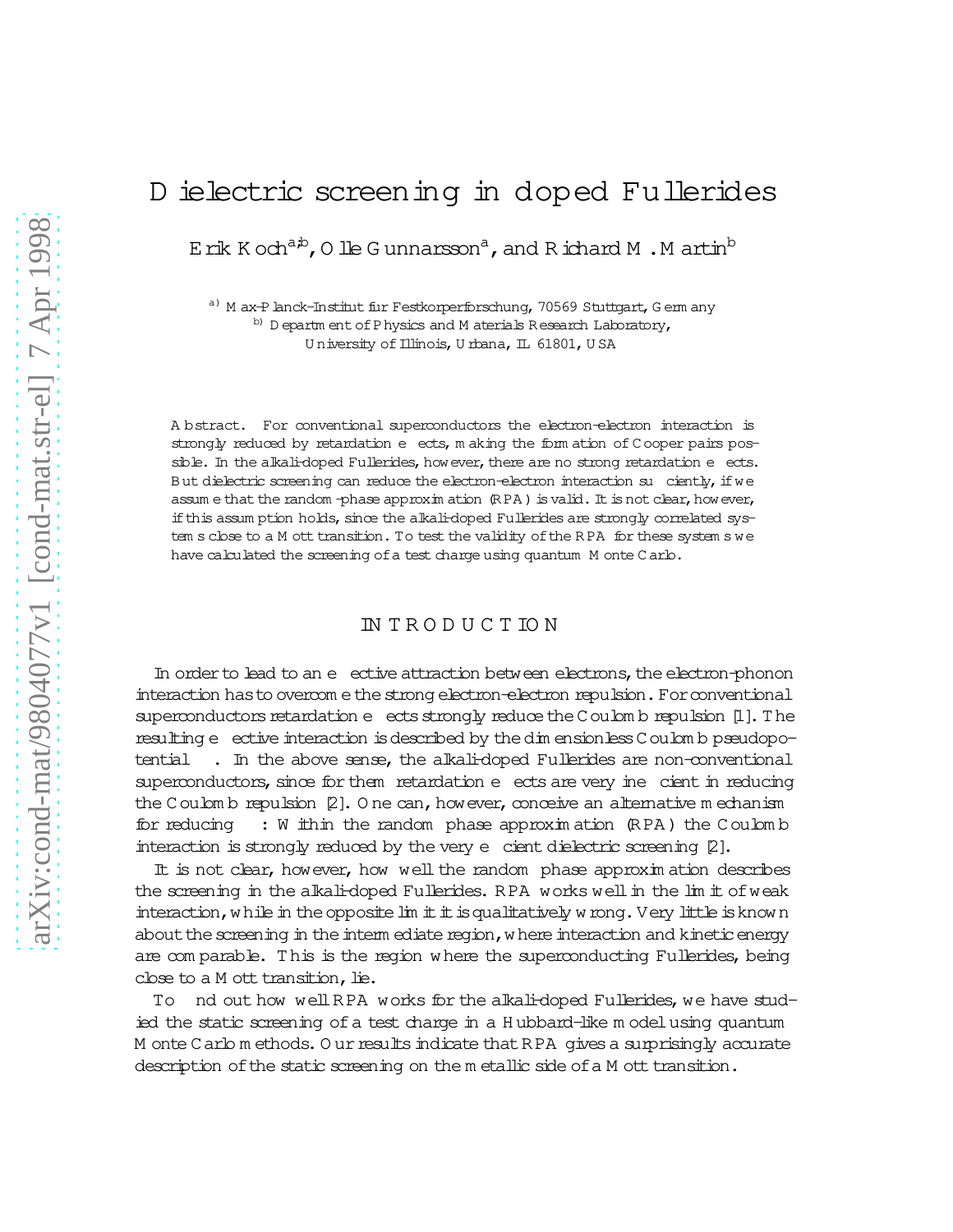To describe the conduction electrons in  $A_3C_{60}$  we use the m ulti-band H ubbardlike H am iltonian

$$
H_0=\begin{matrix}X&\text{ }\qquad X\\ \text{ }\qquad t_{\text{ij}\text{m}\text{ m}}\circ C_{\text{im}}^Y&C_{\text{jm}}\circ\text{ }+U\text{ \qquad }\\ \text{ }n_{\text{im}\text{ min}}\text{ \qquad }n_0,&\text{ }i_{\text{im}}<\text{m}\circ\text{ }0\text{ \qquad }\\ \text{ }i_{\text{min}}<\text{m}\circ\text{ }0\text{ \qquad }\\ \end{matrix}.
$$

The indices i, j label the sites of the ficc lattice, hi; ji denoting nearest neighbors. Each C<sub>60</sub>-m olecule random ly takes one of two orientations [3]. The hopping m atrix elem ents  $t_{\text{sim m}}$  0 between the three-fold degenerate  $t_{\text{1u}}$  orbitals on neighboring sites are obtained from a tight-binding param eterization [4]. The H ubbard interaction U is varied to study the  $e$  ect of correlations. Experim entalest in ates give U 1:5eV [5].

To study the static screening, we introduce a test charge q on a site  $i<sub>g</sub>$ . The corresponding term in the H am iltonian is

$$
H_1(q)=\, qU\, \underset{m}{\overset{X}{\quad \quad }n_{i_{q^m}}\,} \, : \,
$$

We can then ind the response of the system upon introduction of the test charge by com paring the electron density  $n_q$  on site  $i_q$  for the system with the test charge, to the electron density  $n_0$  for the unperturbed system :  $n = n_0$   $n_q$ .

W e determ ine the ground state properties of the H am iltonians H<sub>0</sub> and H<sub>0</sub> + H<sub>1</sub> (for  nite fcc clusters) using di usion M onte Carlo with the  xed-node approxim ation [6]. In this m ethod we construct a trial wave function j  $_T$  i and allow it to di use towards the exact (within the  xed node approxim ation) solution j 0i. For the trial function, we m ake a generalized G utzwiller ansatz:  $\hbar$   $R$  j  $_T$  i =  $\frak g^{\rm d(R)}$ g $_{{\bf q}}^{{\rm n}_{{\bf q}}$ (R) IR j i.j isthe Slaterdeterm inant calculated using the random phase  $approx$  in ation. The Gutzwiller factors re ect the two  $\frac{1}{p}$  theraction term s, where for a given con guration R of the electrons  $d(R) = RR \frac{1}{J}$   $_{i,m \to \infty} \circ n_{im}$   $n_{im} \circ \circ R i$ and  $n_q(R) = IR \dot{j}$   $_m$   $n_{i_qm}$   $R \dot{i}$ . We optimize the free parameters g and  $g_q$  using a correlated sam pling technique.

Di usion M onte Carlo only provides us with the mixed estimator h  $_T$   $\uparrow$  j  $_0$  i=h  $_T$  j  $_0$  i of an observable O. If, however, the trial function j  $_T$  i is close to the ground state, we can estim ate the ground state expectation value using the extrapolated estim ator

$$
\frac{h_0 \mathfrak{D} j_0 i}{h_0 j_0 i} \quad 2 \frac{h_T \mathfrak{D} j_0 i}{h_T j_0 i} \quad \frac{h_T \mathfrak{D} j_T i}{h_T j_T i}.
$$

The last term, the expectation value of the observable for the trial function, is easily calculated using variationalM onte Carlo. To m ake sure that the extrapolated estim ator gives reliable results, we have compared our M onte Carlo calculations with the results from the exact diagonalization for sm all system s. For larger system s, where exact diagonalization is not possible, we have checked that the trial function isclose to the ground state wave function.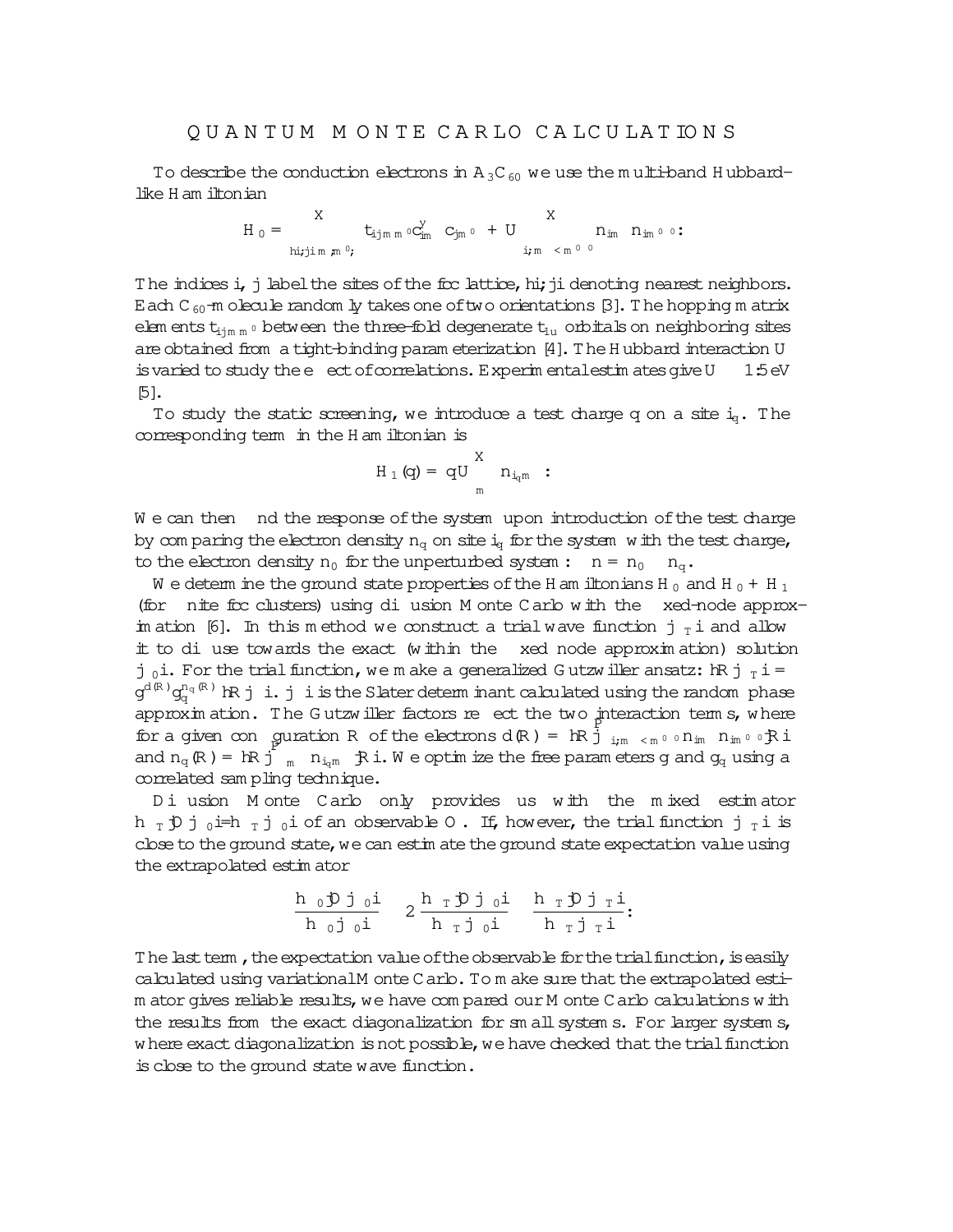

F IG U R E 1. Screening of a test charge q = 0:5e as a function of U for a cluster of 32 m olecules (band w idth  $W = 0:63$  eV). The crosses (interpolated by the dotted curve) show the results of a calculation using the random phase approxim ation (RPA). The results of the quantum M onte  $C$  arlo  $(Q$  M  $C$  ) calculations are given w ith their respective error bars. The region w here the system undergoes a M ott transition is indicated. The RPA screening rem ains rather accurate alm ost all the way up to the M ott transition, but fails badly in the insulating region.

## R E SU LT S A N D D ISC U SSIO N

W ehave calculated the screening charge n for nite clusters of di erent size. For a given test charge, all calculations give similar results. A san exam ple,  $F$  ig. 1 shows the screening of a test charge  $q= 0.5e$  as a function of the H ubbard interaction U fora cluster of32 m olecules.

Looking at the results from the quantum M onte Carlo calculations, we can distinguish two qualitatively di erent regions. Forweakly interacting system s (U=W sm all) the screening is very good, while it breaks down completely for large U=W , where the system is a M ott insulator. R PA som ewhat underestim ates the screening for U=W  $\leq$  1.0 [7]. For interm ediate values of U=W it works surprisingly well and actually rem ains rather accurate alm ost all the way up to the M ott transition. Beyond this point RPA becom es qualitatively wrong.

The failure of the RPA in the strongly interaction regim e can be easily understood. In RPA it only costs kinetic energy to screen the test charge. Since in the strongly interacting region  $W = U$  is sm all, the cost in kinetic energy is sm all com pared to the interaction with the test charge. Therefore, when a test charge is put on som e site, RPA predicts that alm ost the same am ount of electronic charge leaves that site in order to m in in ize the interaction with the test charge. Such a calculation neglects, however, the fact that in a strongly correlated system the electrons that leave the site with the test charge have to pay a large correlation energy. In the QM C calculations this is taken into account properly, leading to the observed breakdown in the screening for large  $U=W$ .